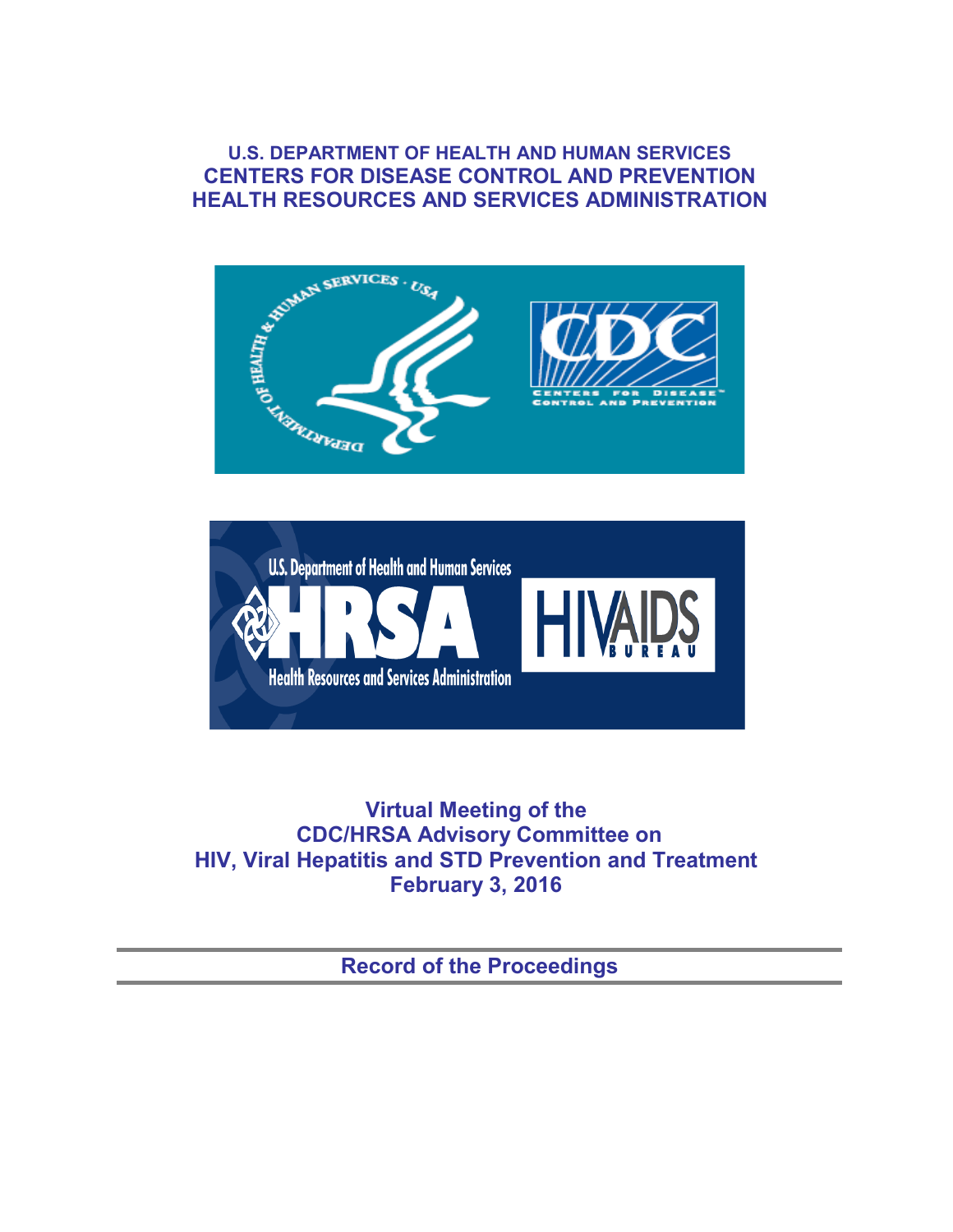# **TABLE OF CONTENTS**

### Page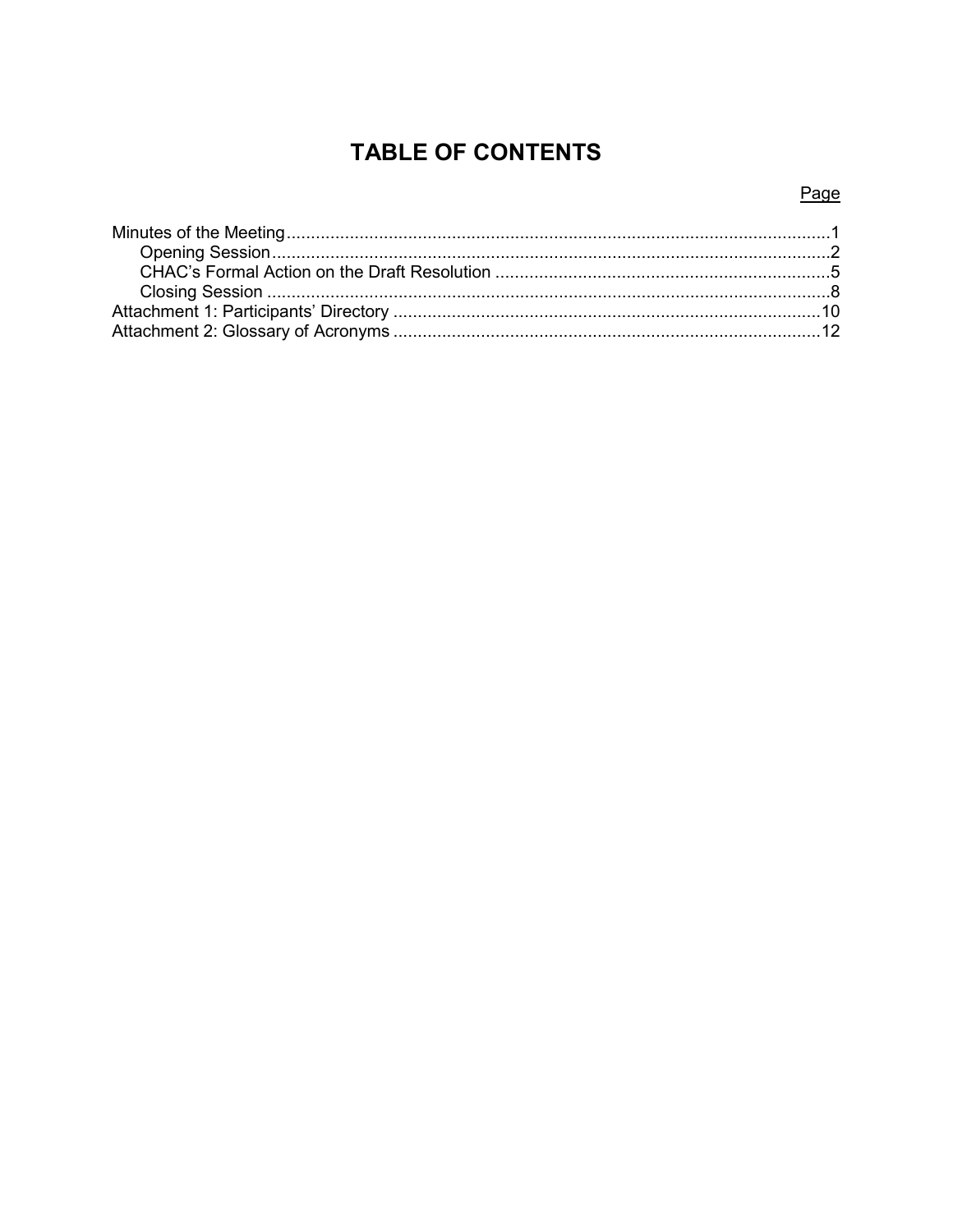<span id="page-2-0"></span>



# **U.S. DEPARTMENT OF HEALTH AND HUMAN SERVICES CENTERS FOR DISEASE CONTROL AND PREVENTION HEALTH RESOURCES AND SERVICES ADMINISTRATION**

## **CDC/HRSA ADVISORY COMMITTEE ON HIV, VIRAL HEPATITIS AND STD PREVENTION AND TREATMENT February 3, 2016**

# **Minutes of the Virtual Meeting**

The U.S. Department of Health and Human Services (HHS), the Centers for Disease Control and Prevention (CDC) National Center for HIV/AIDS, Viral Hepatitis, STD and TB Prevention (NCHHSTP), and the Health Resources and Services Administration (HRSA) HIV/AIDS Bureau (HAB) convened a virtual meeting of the CDC/HRSA Advisory Committee on HIV, Viral Hepatitis and STD Prevention and Treatment (CHAC). The proceedings were held on February 3, 2016.

CHAC is chartered to advise the Secretary of HHS, Director of CDC, and Administrator of HRSA on objectives, strategies, policies and priorities for HIV, viral hepatitis and STD prevention and treatment efforts for the nation.

Information for the public to attend the virtual CHAC meeting via teleconference was published in the *Federal Register* in accordance with Federal Advisory Committee Act regulations. All sessions of the meeting were open to the public (*Attachment 1: Participants' Directory*).

## **Opening Session**

**Laura Cheever, MD, ScM** Associate Administrator, HIV/AIDS Bureau Health Resources and Services Administration CHAC Designated Federal Officer, HRSA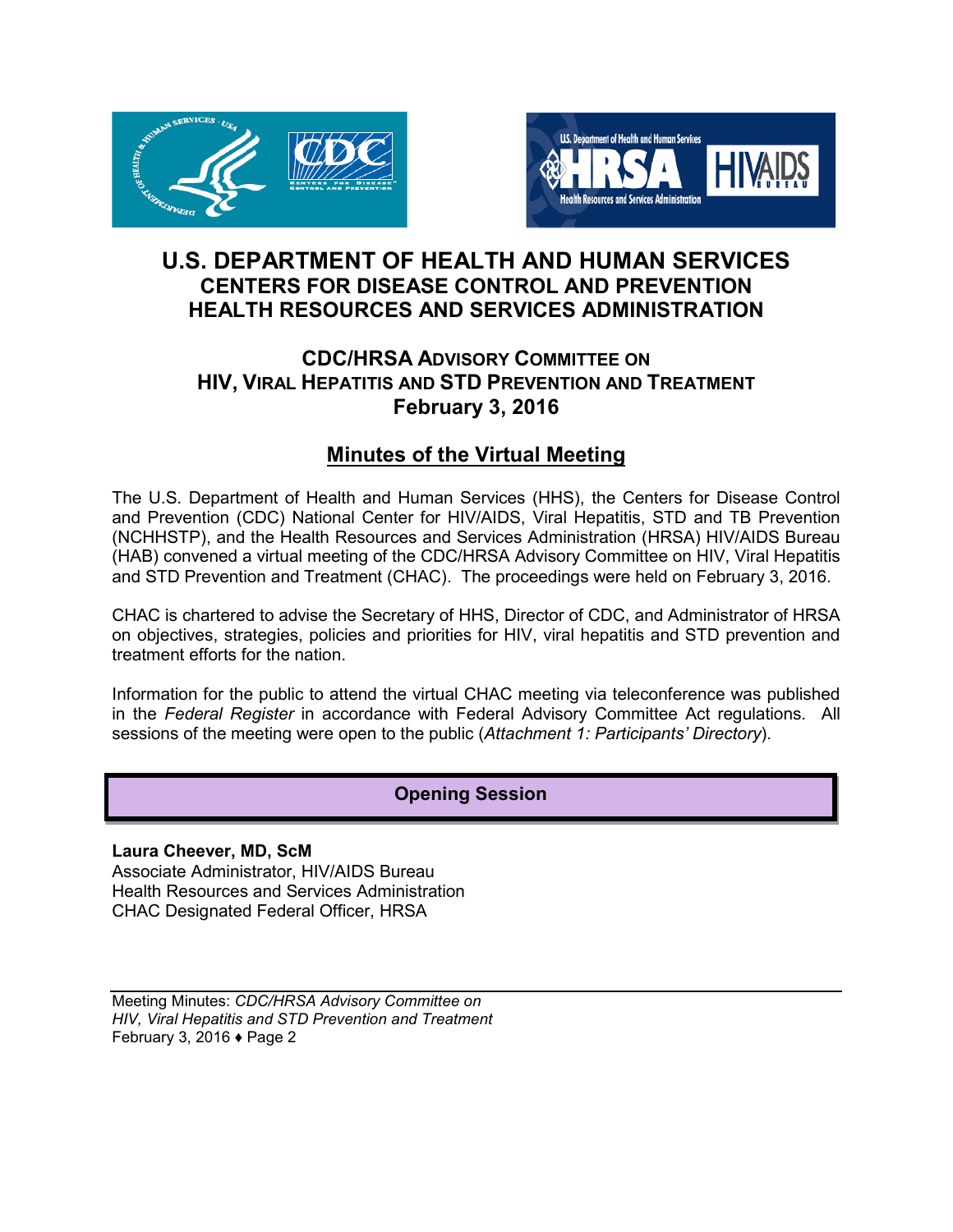Dr. Cheever conducted a roll call to determine the CHAC voting members, *ex-officio* members (or their alternates) and liaison representatives who were in attendance. She announced that CHAC meetings are open to the public and all comments made during the proceedings are a matter of public record. She reminded the CHAC voting members of their responsibility to disclose any potential individual and/or institutional conflicts of interest for the public record and recuse themselves from voting or participating in these matters.

| <b>CHAC Voting Member</b><br>(Institution/Organization)                            | <b>Potential Conflict of Interest</b>                                                                                                                      |
|------------------------------------------------------------------------------------|------------------------------------------------------------------------------------------------------------------------------------------------------------|
| Peter Byrd                                                                         | No conflicts disclosed                                                                                                                                     |
| (Peer Educator and Advocate)                                                       |                                                                                                                                                            |
| Virginia Caine, MD<br>(Marion County, Indianapolis Public Health<br>Department)    | Recipient of federal funding from CDC and HRSA<br>for HIV prevention and treatment activities,<br>including a Ryan White HIV/AIDS Program<br>(RWHAP) grant |
| Guillermo Chacon                                                                   | No conflicts disclosed                                                                                                                                     |
| (Latino Commission on AIDS)                                                        |                                                                                                                                                            |
| Carlos del Rio, MD<br>(Rollins School of Public Health<br><b>Emory University)</b> | Recipient of federal funding from CDC for an STD<br>Regional Laboratory and from HRSA for a Ryan<br><b>White Part A Clinic</b>                             |
| Dawn Fukuda, ScM<br>(Massachusetts Department of Public Health)                    | Recipient of federal funding from CDC and HRSA,<br>including a RWHAP Part B grant                                                                          |
| Debra Hauser, MPH<br>(Advocates for Youth)                                         | Recipient of federal funding from CDC                                                                                                                      |
| Marjorie Hill, PhD<br>(Joseph Addabbo Family Health Center)                        | Recipient of federal funding from HRSA, including a<br><b>RWHAP</b> grant                                                                                  |
| Michael Kaplan<br>(AIDS United)                                                    | Recipient of federal funding from CDC and HRSA<br>for HIV prevention and treatment activities,<br>including a RWHAP grant                                  |
| Jennifer Kates, PhD<br>(Kaiser Family Foundation)                                  | No conflicts disclosed                                                                                                                                     |
| Amy Leonard, MPH<br>(Legacy Community Health Services)                             | Recipient of federal funding from CDC and HRSA<br>for HIV prevention and treatment activities,<br>including an RWHAP grant                                 |

### **CONFLICT OF INTEREST DISCLOSURES**

Dr. Cheever confirmed that the 15 voting members and *ex-officio* members (or their alternates) in attendance constituted a quorum for CHAC to conduct its business on February 3, 2016. She called the proceedings to order at 3:20 p.m. and welcomed the participants to the virtual CHAC meeting.

Dr. Cheever explained that although the virtual meeting was published in the *Federal Register* and open to the public, a public comment session would not be held. She clarified that the interim virtual meeting was being convened in between the regularly scheduled biannual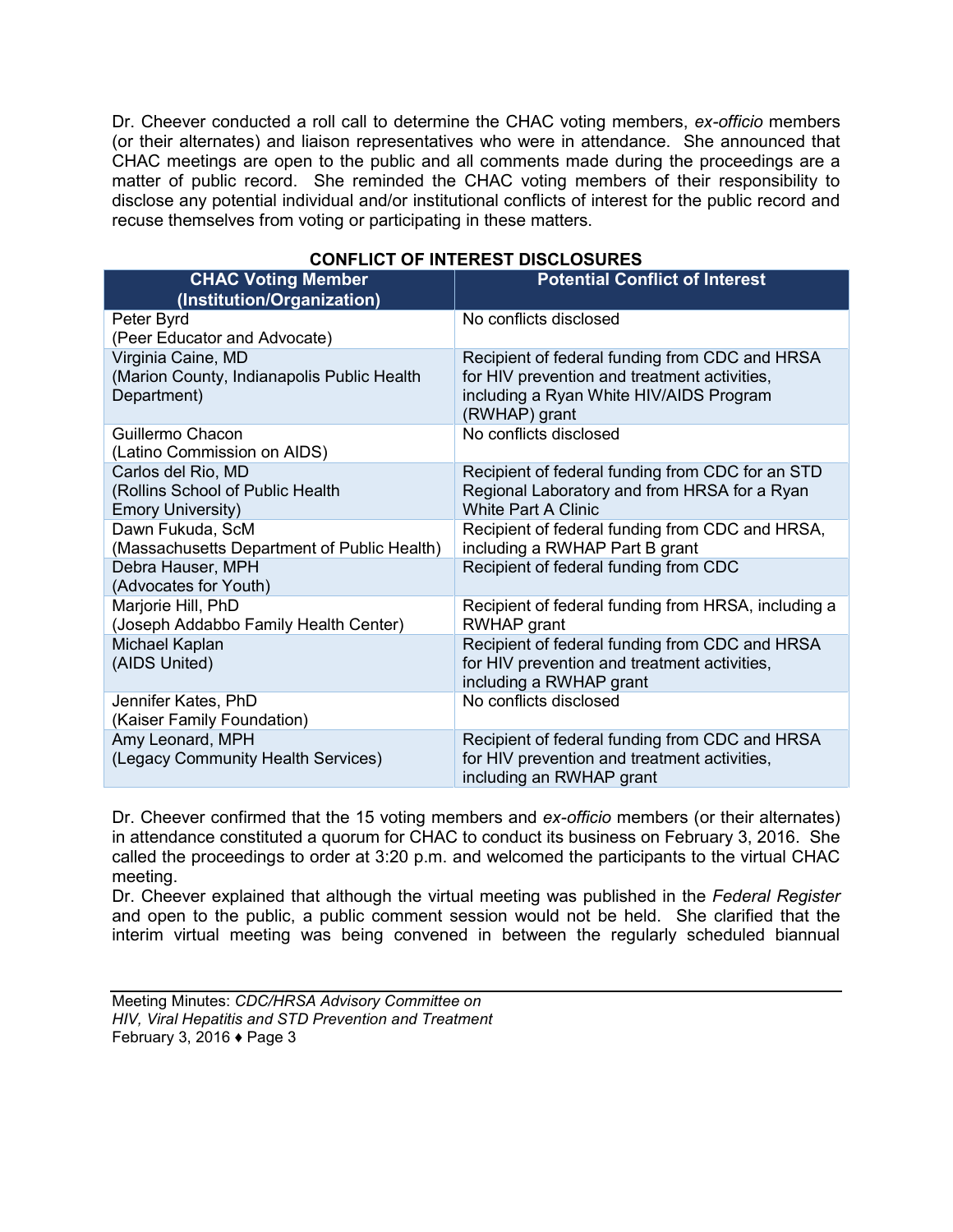meetings for the specific purpose of CHAC discussing and taking a formal vote on a draft resolution.

Dr. Cheever asked the participants to join her in welcoming Mr. Peter Byrd, the new CHAC Co-Chair. Mr. Byrd attended his first meeting in November 2015 and has now replaced Dr. Kathleen Clanon as the HRSA-appointed CHAC Co-Chair.

#### **Peter Byrd, CHAC Co-Chair**

Peer Educator and Advocate

Mr. Byrd confirmed that he was honored to serve as the new HRSA-appointed CHAC Co-Chair, particularly since HRSA-funded AIDS treatment and the overall model of care have saved his life. He commended CDC and HRSA, their federal partners, non-governmental organizations and consumer advocates in the field for their tireless efforts in minimizing racism and homophobia associated with HIV/AIDS. He noted that his experiences as a person living with HIV/AIDS (PLWHA) would be well suited in his role as the new CHAC Co-Chair.

Mr. Byrd pointed out that based on the timing of his appointment as a new CHAC member, his participation has been limited to two virtual meetings. He looked forward to face-to-face interactions with his CHAC colleagues and CDC/HRSA leadership and staff during his first inperson meeting in June 2016.

#### **Dawn Fukuda, ScM, CHAC Co-Chair**

Director, Office of HIV/AIDS Massachusetts Department of Public Health

Ms. Fukuda joined her colleagues in welcoming the participants to the virtual meeting. Due to time constraints, she announced that the CDC and HRSA updates scheduled on the agenda would be deferred and included in reports by the CDC/NCHHSTP Director and HRSA/HAB Associate Administrator during the June 14-15, 2016 meeting.

Ms. Fukuda explained that the virtual meeting would be devoted to CHAC's discussion and formal vote on a draft resolution: "Increasing federal funding for core and innovative HIV, STD and viral hepatitis prevention and care programs in the context of continued Affordable Care Act (ACA) implementation." Because the draft resolution includes time-sensitive guidance, the Co-Chairs and Designated Federal Officers (DFOs) agreed that CHAC's formal action during an interim virtual meeting in February 2016 would be more effective and timely than during the inperson meeting in June 2016.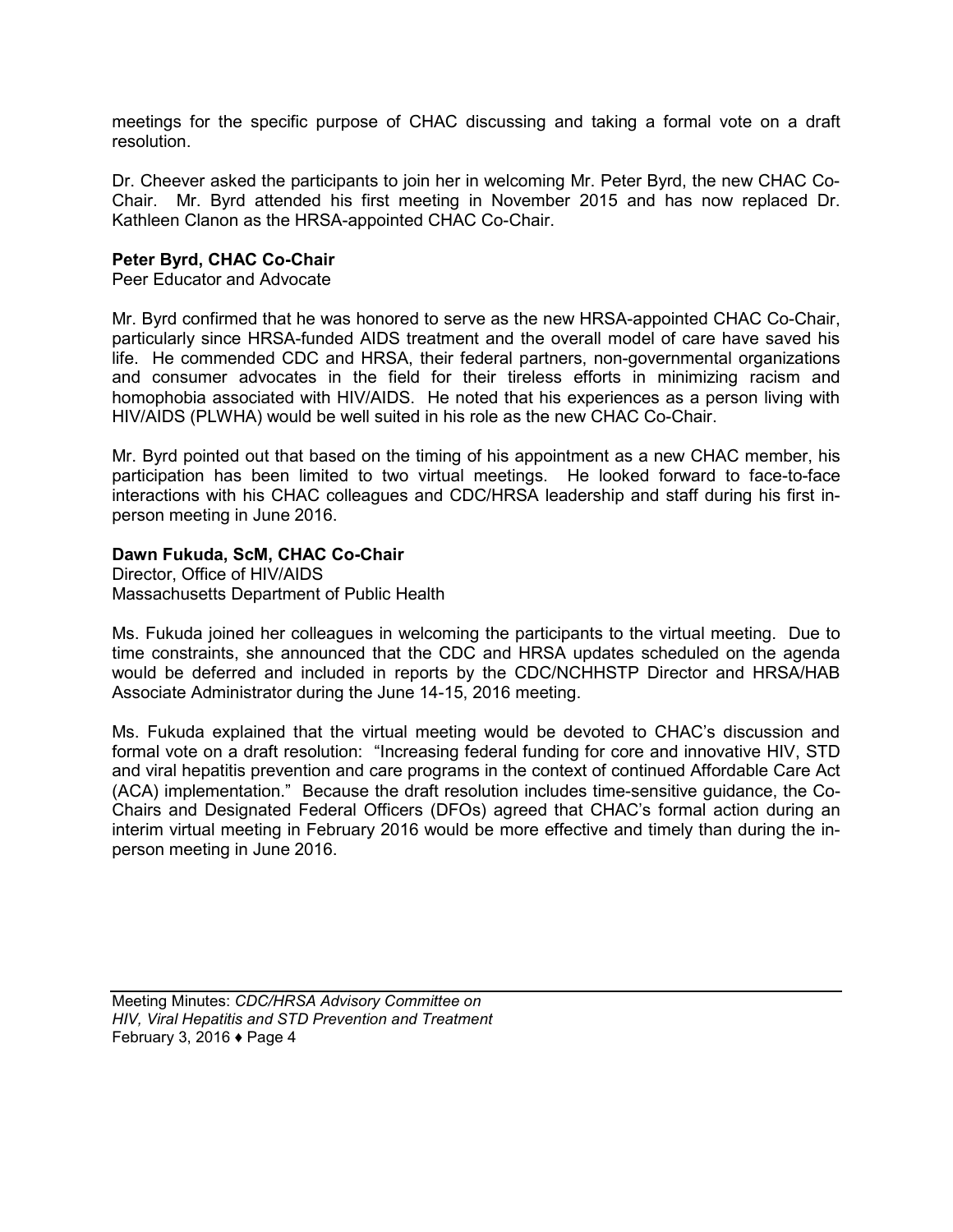#### **CHAC's Formal Action on the Draft Resolution**

<span id="page-5-0"></span>Ms. Fukuda announced that the draft resolution was last revised on January 9, 2016 and was distributed to CHAC in advance of the virtual meeting for review and comment.

The CDC/HRSA Advisory Committee on HIV, Viral Hepatitis and STD Prevention and Treatment (CHAC) recommends that the Secretary of the U.S. Department of Health and Human Services increase and strategically target dedicated federal funding streams from CDC and HRSA that support critical public health programs for vulnerable populations impacted by HIV, STDs and viral hepatitis. The Patient Protection and Affordable Care Act (ACA) has vastly increased access to public and private health insurance coverage, including for persons living with or at risk for HIV, STDs and viral hepatitis. Despite increased access to healthcare services following the passage of the ACA, the full impact of these massive changes in the healthcare landscape, particularly relative to the aims of public health, is still not understood.

Public health programs continue to play an essential role along with the ACA to ensure an effective response to communicable infections of public health importance. Health Professional Shortage Areas and Medically Underserved Area designations, along with the widely varied integration of HIV, STD and viral hepatitis services into primary care, create gaps for marginalized populations. Medical providers who deliver reimbursable healthcare services to the mainstream healthcare system cannot sufficiently accomplish public health goals without additional support. Data from HRSA's Ryan White HIV/AIDS Program continues to demonstrate high rates of engagement, retention in care and viral suppression for HIV-positive program participants. An added value of Ryan White services relative to health outcomes also is documented in HIV-positive individuals with public or private health insurance coverage.

CDC-supported services include STD surveillance, assurance of follow-up and treatment through Disease Intervention Specialist contact tracing, and community outreach to engage vulnerable populations that have not accessed treatment and received linkages to care. These investments are particularly critical at a time when STD rates remain high and support for the public health infrastructure is insufficient to meet the level of need. CDC resources complement state and local investments in STD clinics and STD prevention and control. CDC resources also ensure that local programs are able to use epidemiologic and clinical data to provide accessible and responsive services to vulnerable populations, promptly and effectively treat new infections, and link individuals to prevention and partner services. Healthcare organizations that receive CDC and HRSA resources continue to provide a more comprehensive, higher quality, and more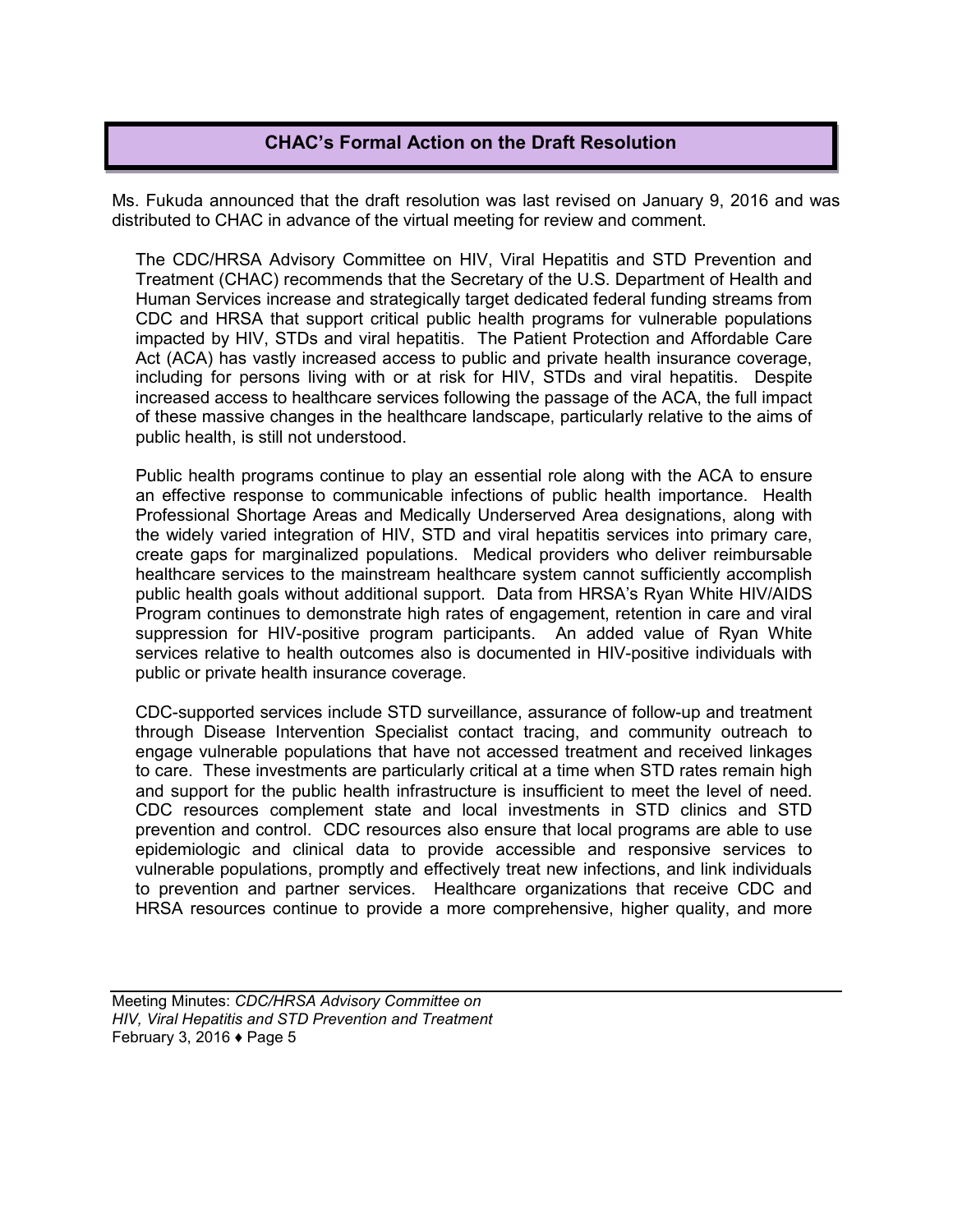effective set of responses to HIV, STDs and viral hepatitis than medical organizations that exclusively rely on reimbursement through health insurance.

To date, healthcare reforms that are a component of the ACA have been unevenly implemented across the country. Most notably, universal expansion of Medicaid for persons under 100% of the Federal Poverty Level is still evolving. HIV, STDs and viral hepatitis continue to disproportionately impact racial/ethnic minority populations, gay and bisexual men and other men who have sex with men, LGBTQ youth, inmates and reentry populations, and persons who inject drugs or have other substance use disorders. These vulnerable groups already are less likely to be insured. Even with insurance, these groups are less likely to access services because of co-pays and confidentiality concerns related to the ACA Explanation of Benefits that may be a component of billing records. Federally supported initiatives through the Secretary's Minority HIV/AIDS Program, HRSA Special Projects of National Significance, and the CDC Division of STD Prevention support the design and development of innovative approaches to prevent these communicable infections, reduce health disparities, and improve health outcomes at both individual and population levels. Lessons learned from these initiatives have transformed and continue to shape HIV, STD and viral hepatitis prevention, care and treatment programs across the country. Substantial ground in previous progress to advance health promotion and disease prevention goals relative to these communicable infections might be lost if these dedicated investments are prematurely abandoned. These resources might never be fully or sufficiently reimbursed through health insurance.

CHAC has determined that substantive data exist to establish the vital importance of increased federal support for HIV, STD and viral hepatitis prevention and care programs. Given the substantial scientific advancements over the past few years, including the effectiveness of treatment as prevention to reduce HIV transmissions, the promise of preexposure prophylaxis (PrEP) to reduce HIV acquisition and curative, all-oral treatment regimens for hepatitis C virus (HCV) might be more critical than ever to ramp up these investments in public health services from CDC and HRSA. The core public health infrastructure (inclusive of specialty STD clinics that provide access to testing and care for the most vulnerable populations) will remain essential to prevent new STD and HIV infections, deliver cutting edge prevention interventions, such as PrEP, and reduce health disparities.

The opportunity to end the domestic epidemics of HIV and HCV is within reach. Federal agencies must remain vigilant in their commitments to fund public health infrastructures and interventions that increase access to effective prevention, care and treatment interventions; improve health outcomes; reduce new infections; deliver cures for STDs and HCV infection; and enable all persons living with HIV infection to accomplish viral suppression. These objectives have massive implications for individual and population health and ultimately will be cost-saving to the nation. CHAC recommends further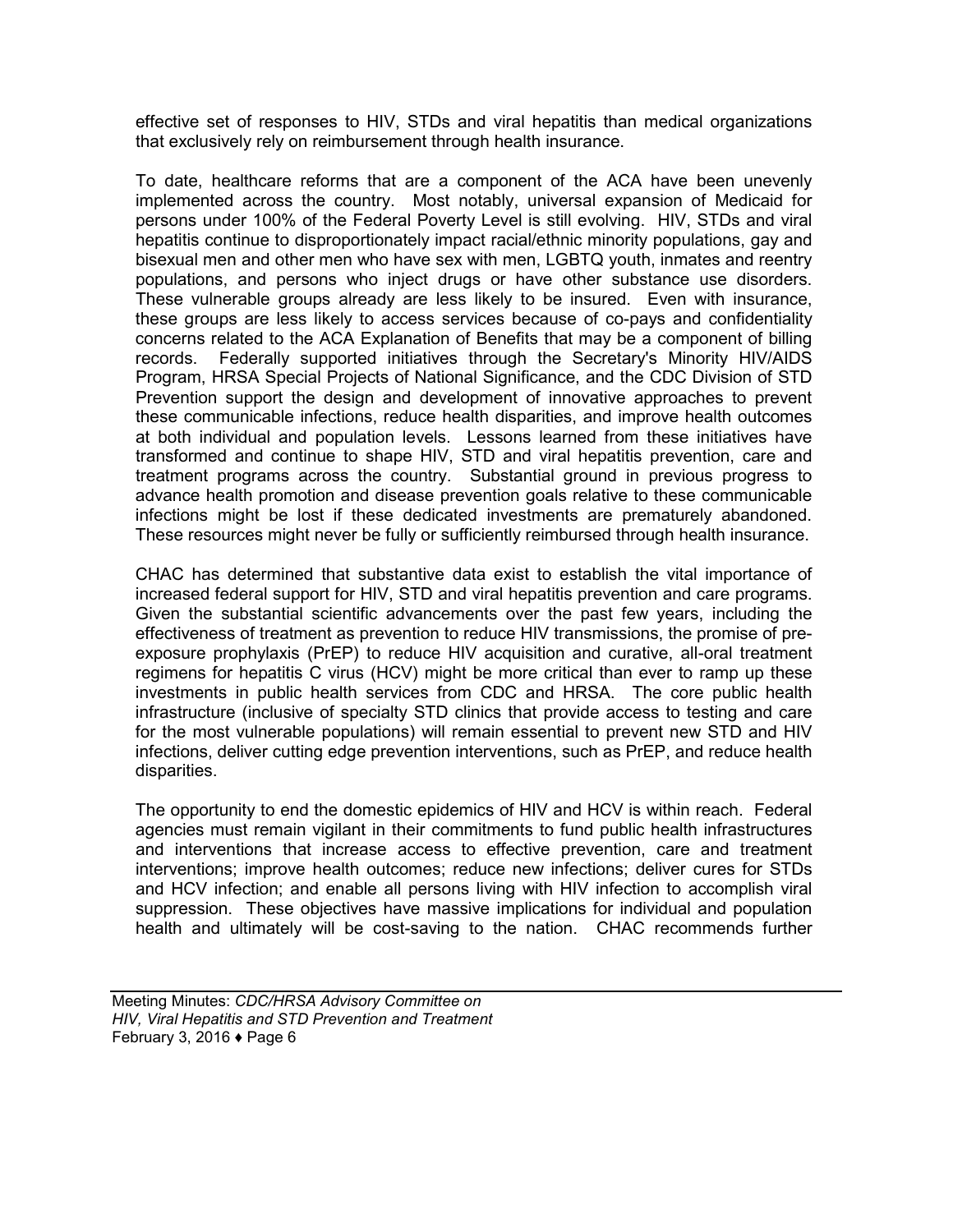strengthening of HIV, STD and viral hepatitis services through increased funding, a structure that is responsive to continued implementation of ACA, and ongoing, rigorous evaluation.

CHAC supported the spirit and overall intention of the draft resolution. However, several members made suggestions to refine the language prior to the Co-Chair's call for a vote.

- The resolution is based on the overarching recommendation to increase federal funding, but actual targets should be included (e.g., "increase the HIV, STD and viral hepatitis budgets by \$X or X%"). CHAC's guidance is more likely to result in a significant impact and realistic changes in the field with the inclusion of measurable targets. On the one hand, some members supported reviewing the current President's budget to ensure that the targets in CHAC's revised resolution would be consistent with the proposed increases for HIV, STD and viral hepatitis. On the other hand, other members were in favor of formally approving the spirit of the resolution at this time and authorizing the writing group to include targets. The members emphasized that delaying the vote until the June 2016 meeting would not allow CHAC to have an impact on the last President's budget of the Obama Administration.
- Some state health departments that do not fully allocate their prevention grants. These resources could be awarded to community-based organizations (CBOs) to meet the needs of their marginalized populations. The resolution should be revised with language to advise CDC to allocate unexpended grant dollars of state health departments directly to CBOs, health networks and provider groups in those states.
- Successes in increasing public health investments at state and local levels through strong leadership and political will should be highlighted as models in the resolution. In Georgia, for example, Mr. John Eaves and Ms. Joan Garner serve on the Fulton County Board of Commissioners in their respective districts. Their leadership resulted in the approval of a proposed resolution during the December 2014 meeting to establish a county-wide HIV/AIDS Task Force. The new task force is charged with providing recommendations and input in the areas of prevention, treatment, public education, advocacy, housing and other issues related to PLWHA.
- The resolution describes PrEP as a cutting-edge prevention strategy, but new language should be included to advise the federal agencies to make funds available to increase the flexibility and broader use of this intervention.

The Co-Chairs and DFOs made several comments in follow-up to the suggestions CHAC raised during the discussion.

Ms. Fukuda explained that the writing group originally drafted the resolution with the intention of having an impact on the FY2017 budget. Although the ACA has increased health insurance coverage for persons living with or at risk for HIV, STDs and viral hepatitis, the resolution emphasizes the continued importance of public health investments for these populations. The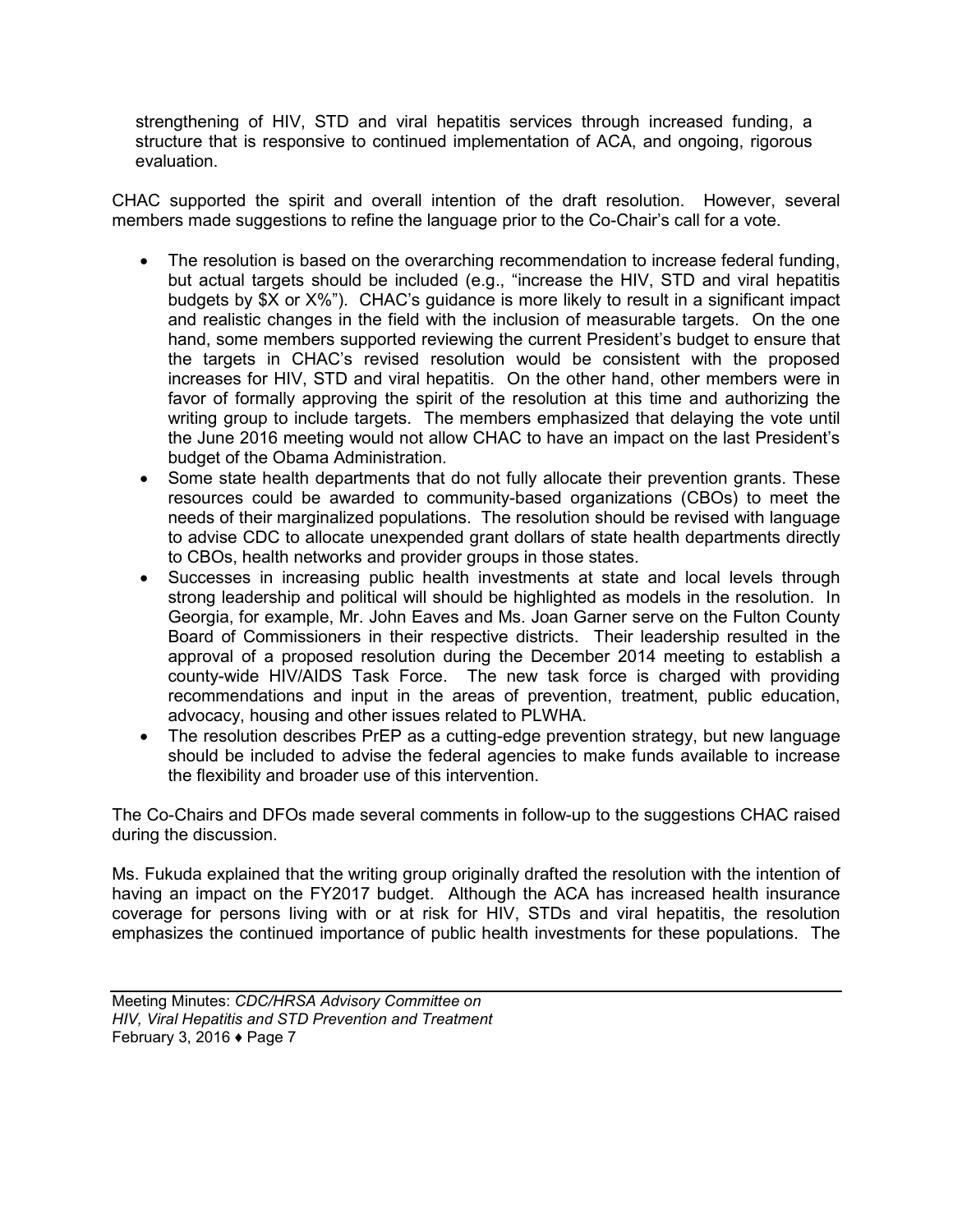<span id="page-8-0"></span>resolution also notes recently published research articles that describe the added value of public health investments in conjunction with ACA health insurance coverage.

Ms. Fukuda added that in terms of CHAC's comments regarding PrEP, a letter has been drafted to the federal agencies and will be circulated to all members for review and comment. Time will be set aside during the June 2016 meeting for CHAC to discuss and provide input on the PrEP recommendations in the draft letter.

Dr. Mermin agreed with CHAC's comments regarding the difficulties by some states in reaching their populations at risk and having the highest impact on HIV, viral hepatitis and STDs. However, he acknowledged that we should consider the matter carefully because shifting resources to higher performing jurisdictions could have an unintended consequence of increasing disparities.

Dr. Cheever explained that HRSA allocates RWHAP funding to states and large cities to address specific coverage gaps, lack of access to services and unmet needs in their populations. As a result, state and large-city grantees are responsible for spending their RWHAP dollars to ensure that HIV services are available in rural and other underserved areas.

| <b>Action</b>              | <b>Description</b>                                                                                                                                                                                                                                                                                                                                                                                      |
|----------------------------|---------------------------------------------------------------------------------------------------------------------------------------------------------------------------------------------------------------------------------------------------------------------------------------------------------------------------------------------------------------------------------------------------------|
| Co-Chair's call for a vote | Motion properly made by Mr. Michael Kaplan to formally<br>approve the spirit of the resolution<br>Motion seconded by Dr. Marjorie Hill                                                                                                                                                                                                                                                                  |
| Outcome of vote            | Motion unanimously passed by 10 CHAC voting members                                                                                                                                                                                                                                                                                                                                                     |
| Next steps                 | The writing group will further revise the draft resolution based<br>on the comments CHAC provided during the meeting,<br>particularly the suggestions to include measurable targets and<br>address unmet needs in rural areas that have no RWHAP<br>services. The revised resolution will be circulated to the CHAC<br>members for review before its completion and submission to<br>the HHS Secretary. |

### **Closing Session**

Ms. Fukuda reminded the participants that the next CHAC meeting would be CDC-focused and convened in person on June 14-15, 2016 in Atlanta, Georgia.

With no further discussion or business brought before CHAC, Ms. Fukuda adjourned the virtual meeting at 3:46 p.m. on February 3, 2016.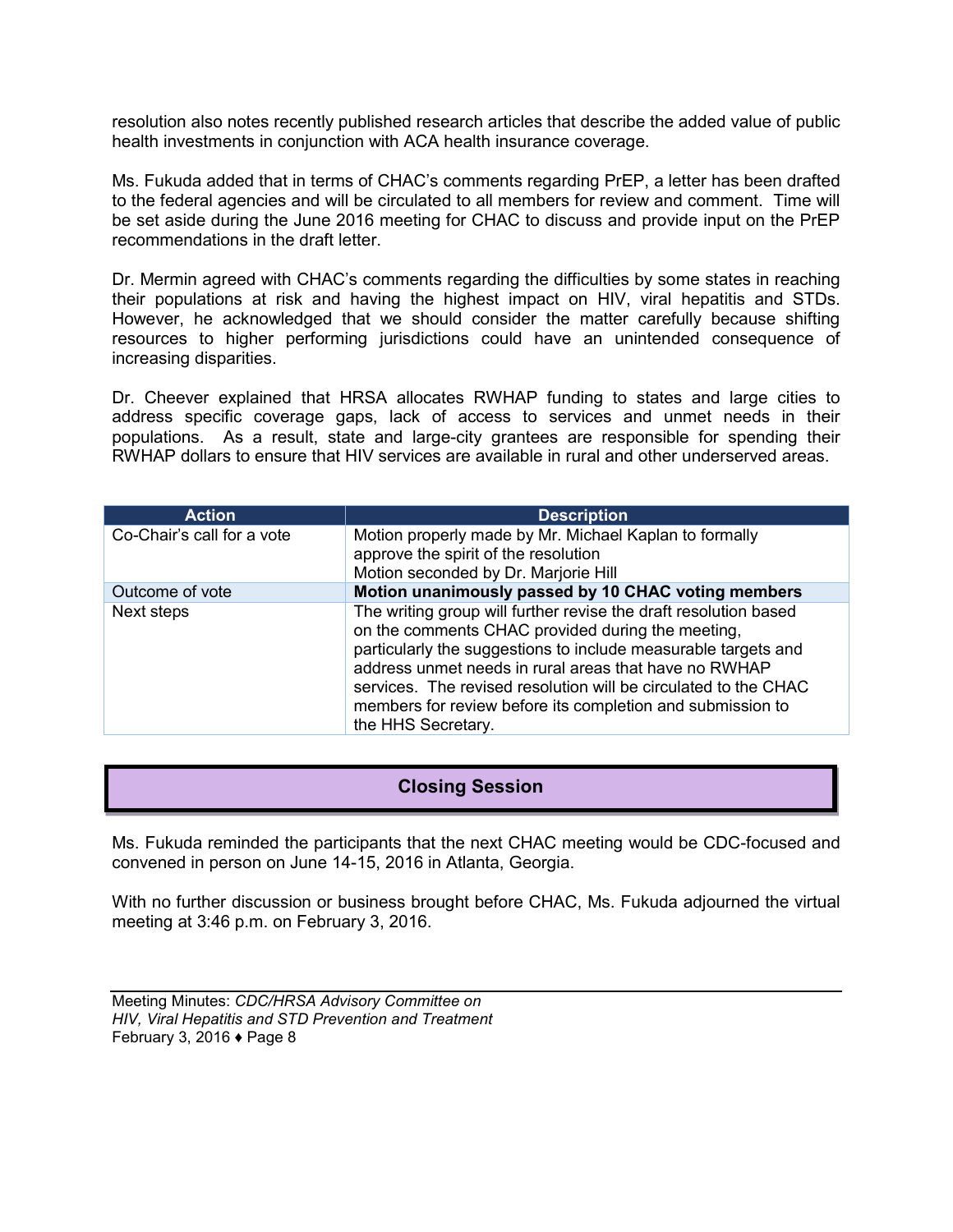I hereby certify that to the best of my knowledge, the foregoing Minutes of the proceedings are accurate and complete.

Date **Date** Peter Byrd, Co-Chair CDC/HRSA Advisory Committee on HIV, Viral Hepatitis and STD Prevention and **Treatment** 

Date Date Dawn Fukuda, ScM, Co-Chair CDC/HRSA Advisory Committee on HIV, Viral Hepatitis and STD Prevention and **Treatment** 

 $\overline{\phantom{a}}$  , and the contract of the contract of the contract of the contract of the contract of the contract of the contract of the contract of the contract of the contract of the contract of the contract of the contrac

 $\frac{1}{\sqrt{2}}$  ,  $\frac{1}{\sqrt{2}}$  ,  $\frac{1}{\sqrt{2}}$  ,  $\frac{1}{\sqrt{2}}$  ,  $\frac{1}{\sqrt{2}}$  ,  $\frac{1}{\sqrt{2}}$  ,  $\frac{1}{\sqrt{2}}$  ,  $\frac{1}{\sqrt{2}}$  ,  $\frac{1}{\sqrt{2}}$  ,  $\frac{1}{\sqrt{2}}$  ,  $\frac{1}{\sqrt{2}}$  ,  $\frac{1}{\sqrt{2}}$  ,  $\frac{1}{\sqrt{2}}$  ,  $\frac{1}{\sqrt{2}}$  ,  $\frac{1}{\sqrt{2}}$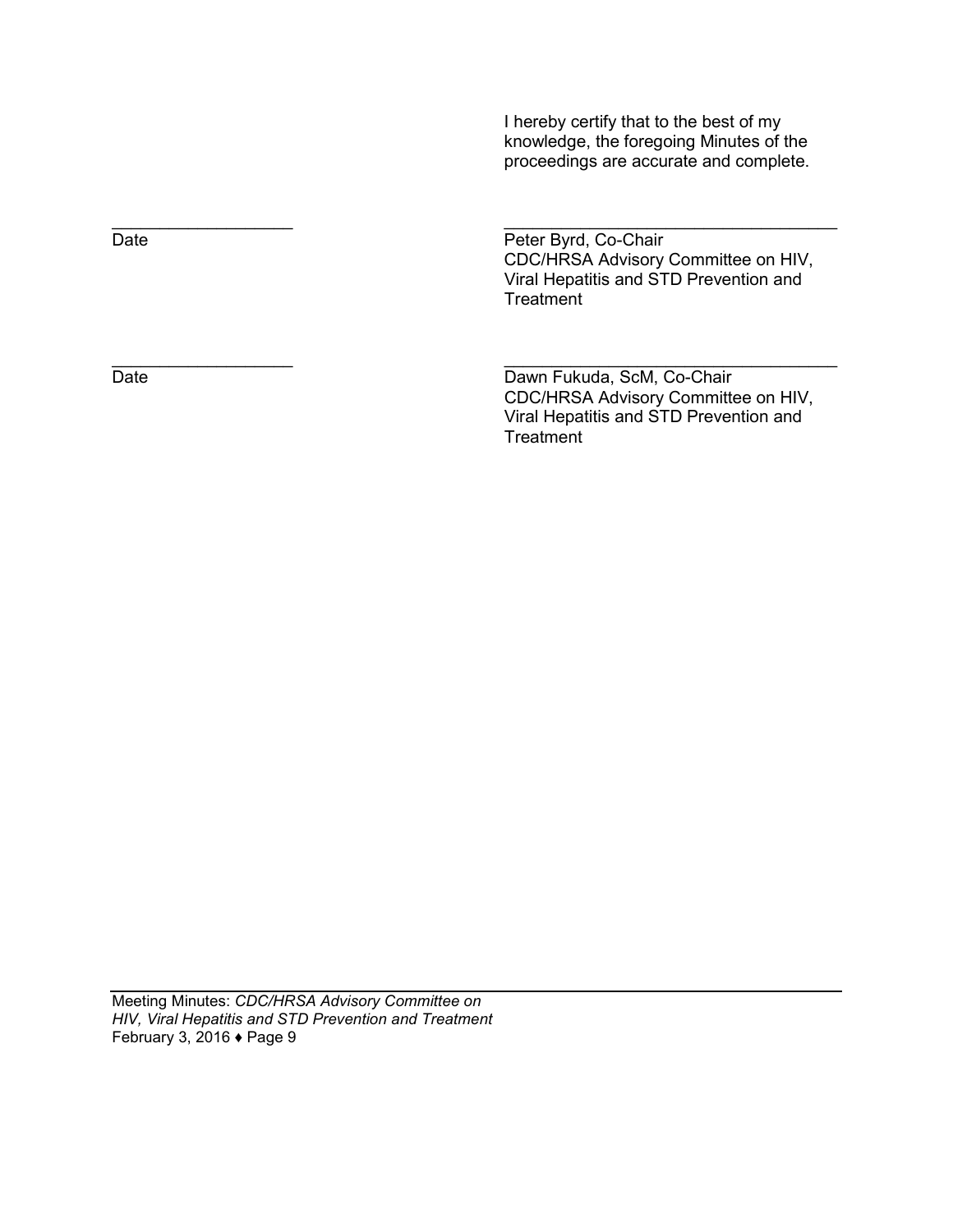<span id="page-10-0"></span>



# **Attachment 1: Participants' Directory**

#### **CHAC Members Present**

Mr. Peter Byrd, Co-Chair Ms. Dawn Fukuda, Co-Chair Dr. Virginia Caine Mr. Guillermo Chacon Dr. Carlos del Rio Ms. Debra Hauser Dr. Marjorie Hill Mr. Michael Kaplan Dr. Jennifer Kates Ms. Amy Leonard

### **CHAC Members Absent**

Dr. Bruce Agins Dr. Sanjeev Arora Ms. Angelique Croasdale

### **CHAC** *Ex-Officio* **Members Present**

Dr. Pradip Akolkar U.S. Food and Drug Administration

Dr. Paul Gaist Office of AIDS Research National Institutes of Health

Ms. Kaye Hayes Office of HIV/AIDS and Infectious Disease Policy, U.S. Department of Health and Human Services

Dr. Lisa Kaplowitz (Alternate for Dr. Melinda Campopiano) Substance Abuse and Mental Health Services Administration

Ms. Lisa Neel Indian Health Service

### **CHAC** *Ex-Officio* **Members Absent**

Dr. Melinda Campopiano Substance Abuse and Mental Health Services Administration

Dr. Iris Mabry-Hernandez Agency for Healthcare Research and **Quality** 

### **CHAC Liaison Representative Present**

Dr. Mildred Williamson Presidential Advisory Council on HIV/AIDS

### **CHAC Designated Federal Officers**

Dr. Laura Cheever HRSA/HAB Associate Administrator

Dr. Jonathan Mermin CDC/NCHHSTP Director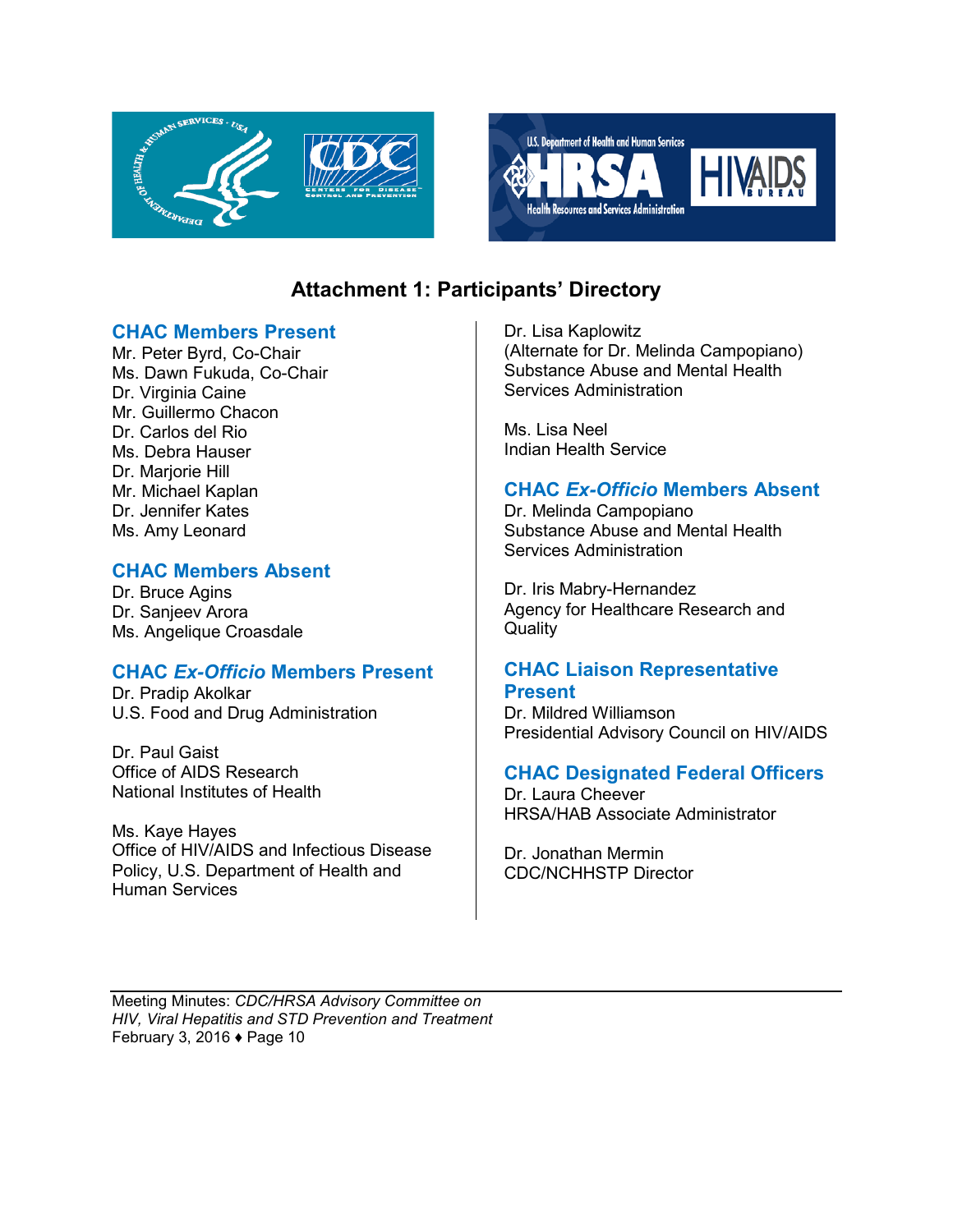### **Federal Agency Representatives**

Ms. Latuni ("Tonya") Allen LCDR Holly Berilla Dr. Gail Bolan Ms. Antigone Dempsey Ms. Teresa Durden Ms. Shelley Gordon Mr. Reid Hogan-Yarbro Ms. Theresa Jumento CAPT Tracy Matthews Dr. Eugene McCray Ms. Margie Scott-Cseh CAPT Nicole Smith Ms. Caroline Talev Dr. John Ward

#### **Members of the Public**

Mr. Carl Baloney AIDS United

Ms. Lanisha Childs National Association of County and City Health Officials

Ms. Lindsey Dawson Kaiser Family Foundation Ms. Barbara Jackson Black Women's Health Imperative

Ms. Melody Libby AbbVie

Mr. Tyler Smith The AIDS Institute

Ms. Erin Tackney Education Development Center

Dr. Ivy Turnbull AIDS Alliance

Ms. Christie Vaglan National Coalition of STD Directors

Ms. Danielle Varsevczky Urban Coalition for HIV/AIDS Prevention **Services** 

Mr. Michael Weir National Alliance of State and Territorial AIDS Directors

Ms. Gretchen Weiss National Association of County and City Health Officials